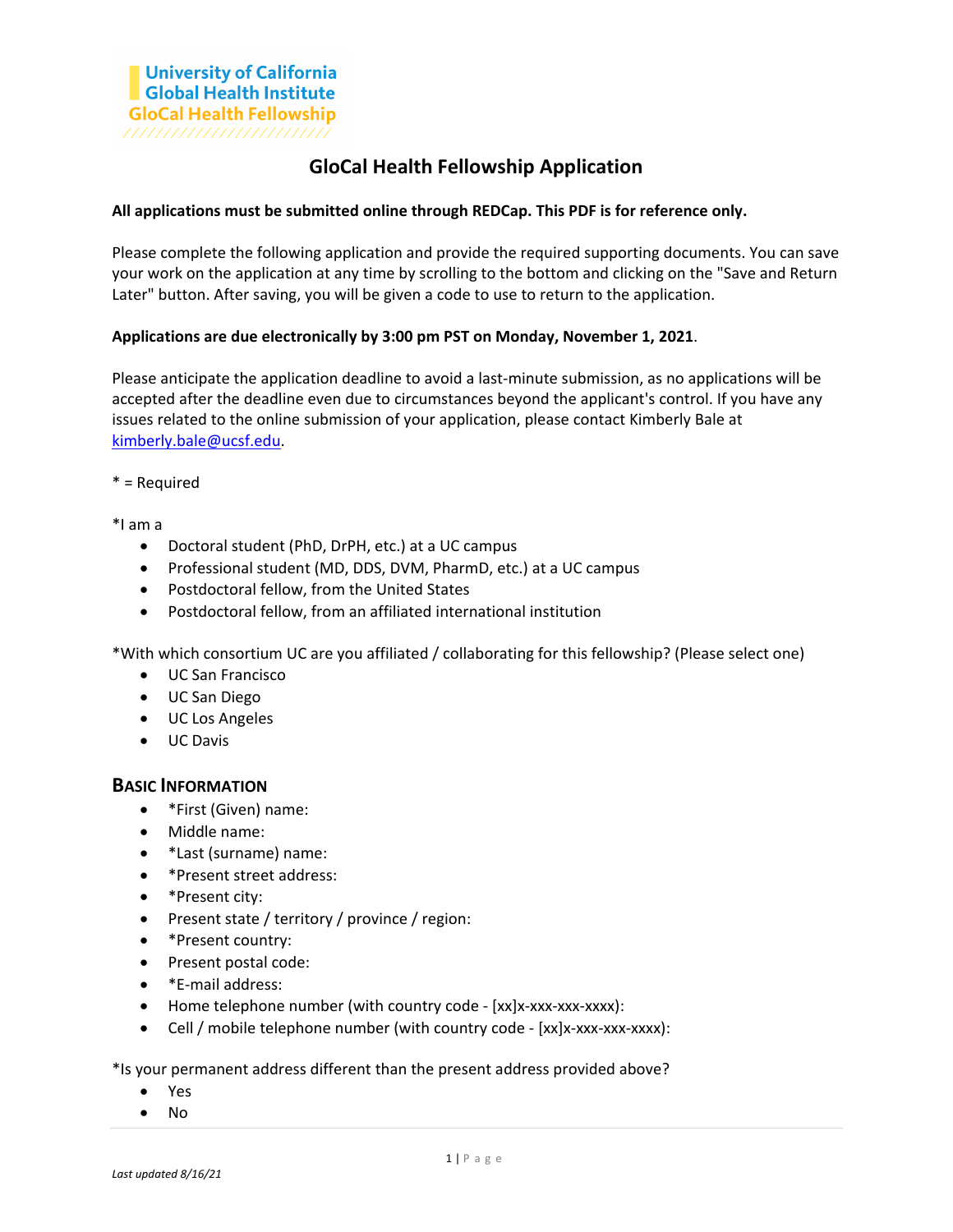Please list your completed degrees (DDS, DVM, MD, PhD, etc.)

Please tell us the discipline / specialty of your degree(s) (internal medicine, epidemiology, etc.)

 $*$ I am a(n)

- U.S. Citizen
- U.S. Permanent Resident. (Please provide your green card number: \_\_\_\_\_\_\_\_\_\_\_\_\_\_\_\_)
- Other (specify):  $\frac{1}{2}$  Other (specify):  $\frac{1}{2}$  Other (specify):

\*Have you ever received NIH funding before?

- Yes
- No

Please check the NIH institute(s) from which you have received funding:

- NCI
- NEI
- NHLBI
- NHGRI
- NIA
- NIAAA
- NIAID
- NIAMS
- NIBIB
- NICHD
- NIDCD
- NIDCR
- NIDDK
- NIDA
- NIEHS
- NIGMS
- NIMH
- NIMHD
- NINDS
- NINR
- NLM
- CIT
- CSR
- FIC
- NCCAM
- NCATS
- CC
- OD

Current (most recent) professional position and institution: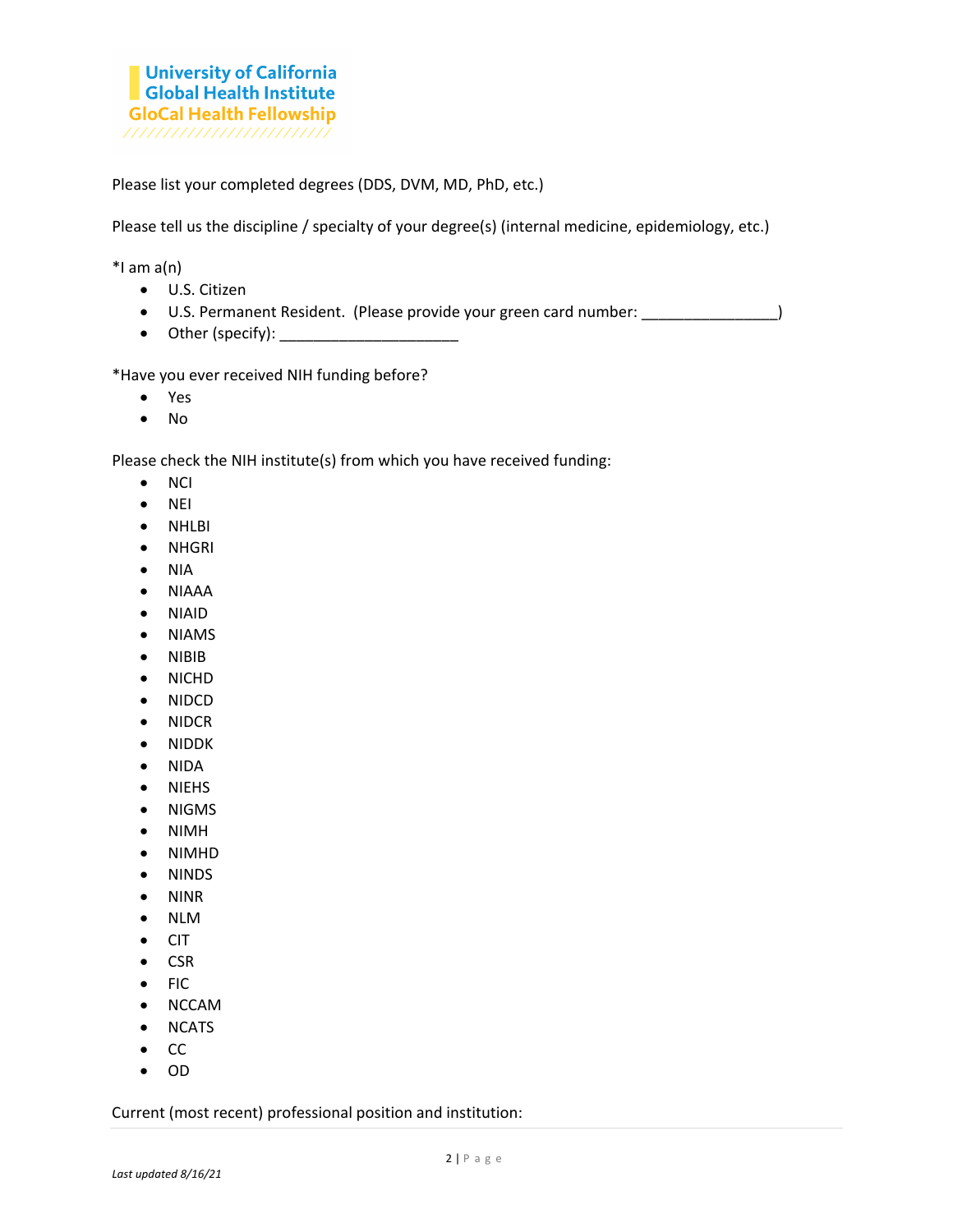## **Foreign Language Experience**

*While not a requirement for the application, do you have a working knowledge of any language other than English?*

- French
	- o Beginner
	- o Working / conversational
	- o Fluent
- Portuguese
	- o Beginner
	- o Working / conversational
	- o Fluent
- Spanish
	- o Beginner
	- o Working / conversational
	- o Fluent
- Chinese
	- o Beginner
	- o Working / conversational
	- o Fluent
- Hindi
	- o Beginner
	- o Working / conversational
	- o Fluent
- Other (specify): \_\_\_\_\_\_\_\_\_\_\_\_\_\_\_\_\_\_\_\_
	- o Beginner
	- o Working / conversational
	- o Fluent

## **PROPOSAL INFORMATION**

\*Please check the topic area(s) for your proposal:

- Agriculture
- Anthropology
- Biology
- Biostatistics / Bioinformatics
- Chemistry
- Geography
- Law
- Medicine
- Molecular Biology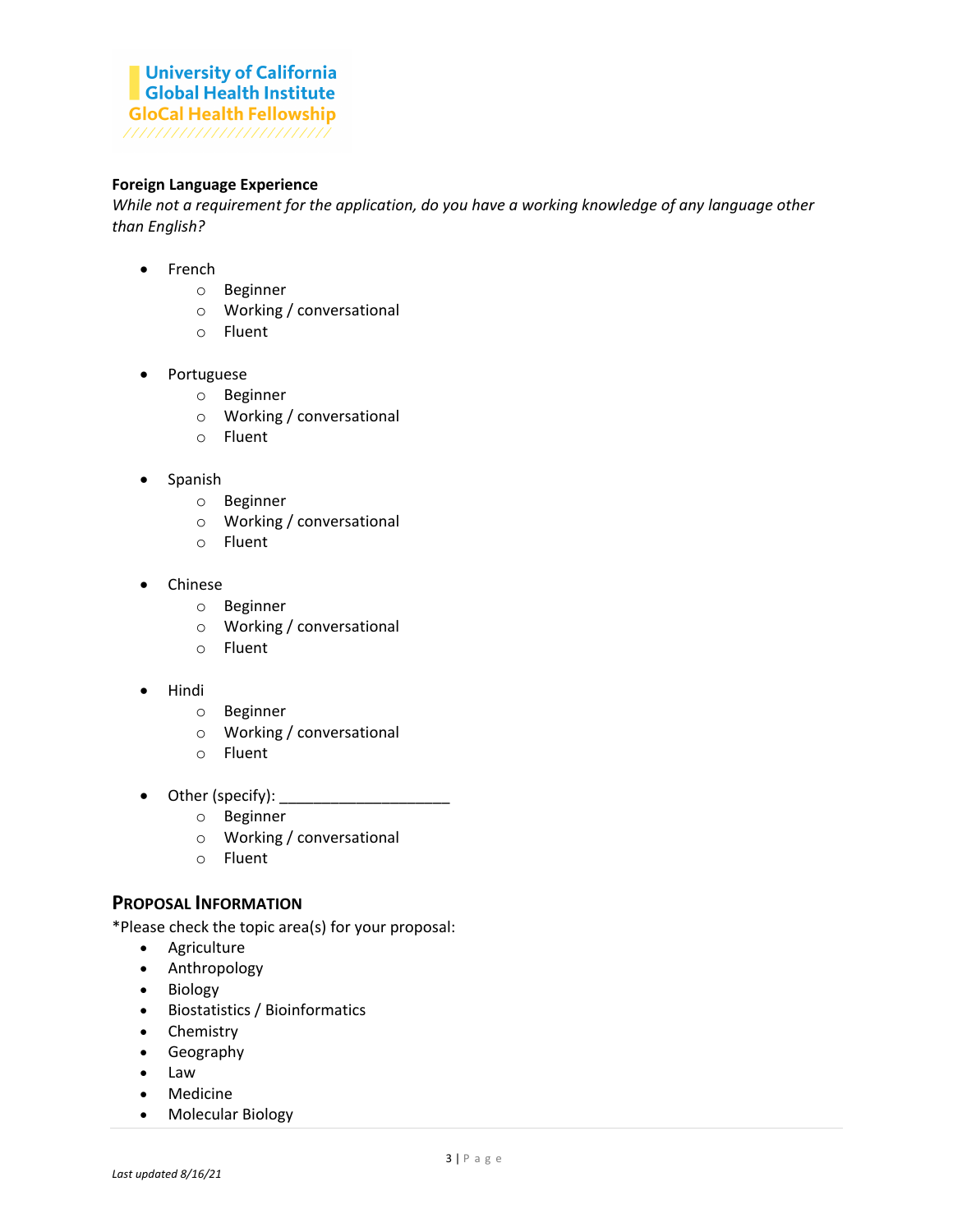# **University of California Global Health Institute GloCal Health Fellowship**

- Nursing
- Nutrition
- Oceanography
- Pharmacy
- Physics
- Political Science
- Psychology
- Public health
- Sociology
- Veterinarian Medicine
- Other topic (specify):  $\qquad \qquad$

\*Research Project Title (*suggested character limit with spaces: 81*):

Please select geographical where you will carry out your GloCal Health Fellowship research project if accepted into the program:

## **Latin America**

*Bolivia*

• [Universidad Católica Boliviana "San Pablo" Santa Cruz](https://scz.ucb.edu.bo/) (UCB-Santa Cruz)

#### *Ecuador*

• [Fundación Cimas del Ecuador \(CIMAS\)](http://www.cimas.edu.ec/)

#### *Perú*

- [Universidad Peruana Cayetano Heredia \(UPCH\)](http://www.upch.edu.pe/portal)
- [Universidad Católica San Pablo \(UCSP\)](https://ucsp.edu.pe/)

## **Africa**

*Botswana*

• University of Botswana (UB) - [University of Pennsylvania collaboration \(BUP\)](http://www.med.upenn.edu/botswana/)

#### *Cameroon*

• [Congo Basin Institute \(CBI\)](http://www.cbi.ucla.edu/)

## *Ghana*

• [University of Ghana](http://www.ug.edu.gh/)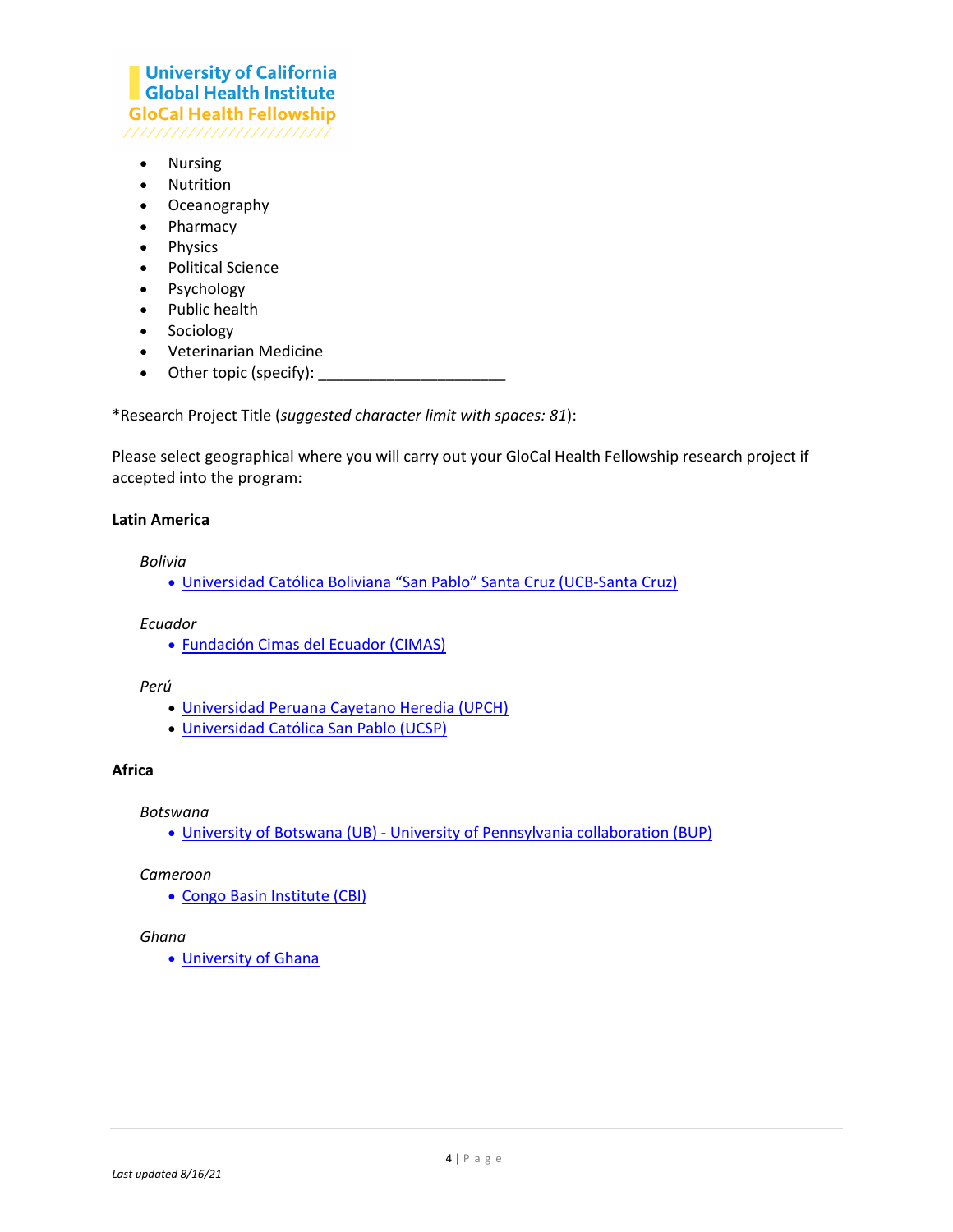#### *Kenya*

• [Kenya Medical Research Institute \(KEMRI\), Family AIDS Care and Education Services \(FACES\)](https://faces.ucsf.edu/)  [Program](https://faces.ucsf.edu/)

#### *Malawi*

• [Partners in Hope \(PIH\)](http://pihmalawi.com/)

## *Mozambique*

• [Universidade Eduardo Mondlane \(UEM\)](http://www.uem.mz/)

## *South Africa*

• [Desmond Tutu Health Foundation \(DTHF\)](https://desmondtutuhealthfoundation.org.za/)

#### *Tanzania*

• [Muhimbili University of Health and Allied Sciences \(MUHAS\)](https://www.muhas.ac.tz/)

#### *Uganda*

- [Makerere University, Infectious Diseases Research Collaboration \(IDRC\)](http://idrc-uganda.org/)
- [Infectious Diseases Institute](http://www.idi-makerere.com/) (IDI)
- [Uganda TB Implementation Research Consortium \(U-TIRC\)](https://www.u-tirc.org/)

#### *Zimbabwe*

• University of Zimbabwe [Faculty of Medicine and Health Sciences](https://www.uz.ac.zw/index.php/faculties-units/chs)

#### **Middle East**

*Iran*

• [Kerman University of Medical Sciences \(KMU\)](http://kmu.ac.ir/en)

#### **Asia**

*India*

- [St. John's Research Institute \(SJRI\)](http://www.sjri.res.in/)
- [Public Health Research Institute of India \(PHRII\)](http://www.phrii.com/)

#### *Thailand*

• [Chiang Mai University \(CMU\)](https://www.cmu.ac.th/en/)

## *Vietnam*

• [Hanoi Medical University \(HMU\)](http://en.hmu.edu.vn/)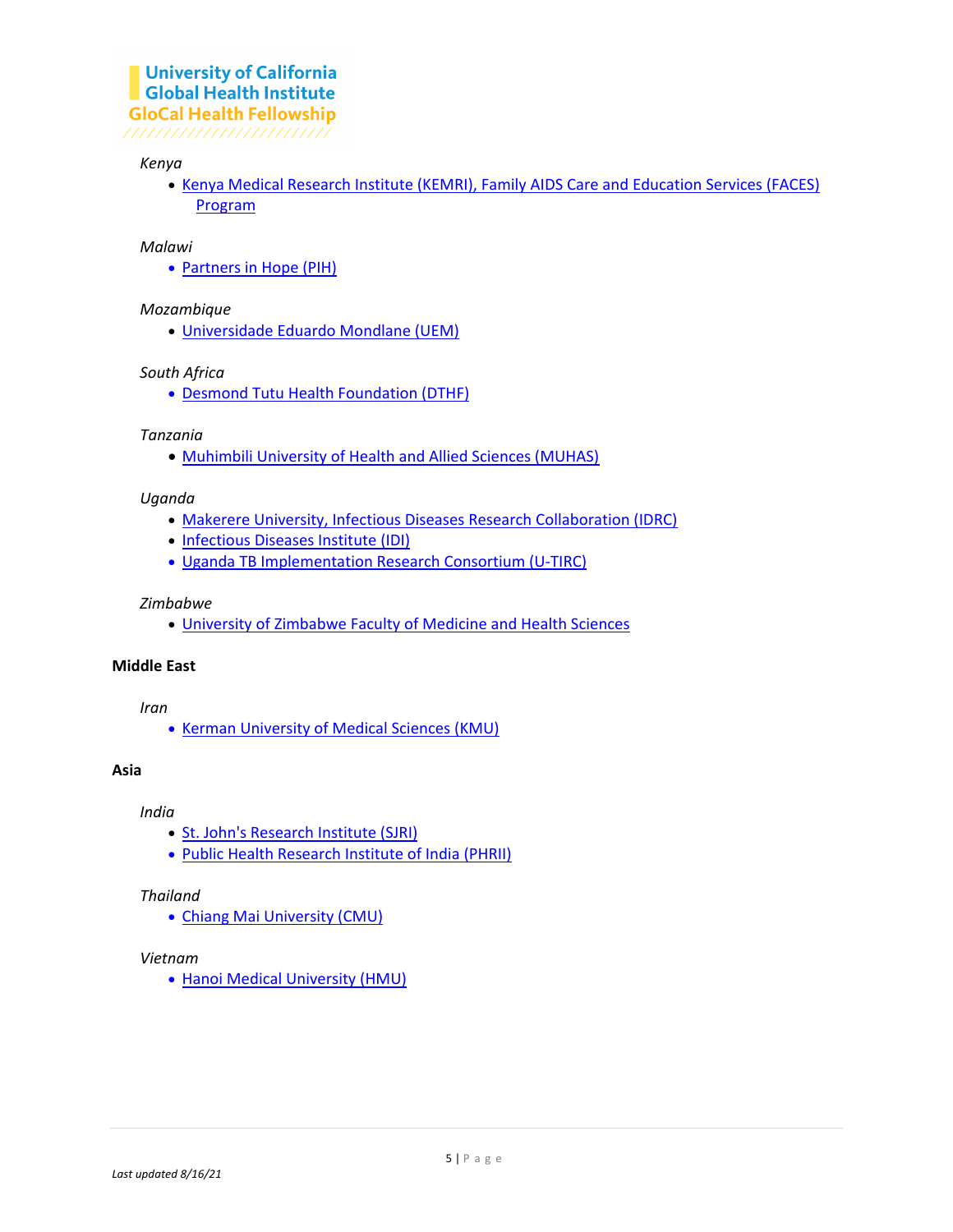The University of California Global Health Institute (UCGHI) is composed of multi-campus [Centers of](http://www.ucghi.universityofcalifornia.edu/coes/index.aspx)  [Expertise](http://www.ucghi.universityofcalifornia.edu/coes/index.aspx) (CoEs) that lead UC-wide education programs and develop targeted multi-campus research endeavors and sustained partnerships for implementing programs and interventions.

## \***Please indicate if you think your project could be affiliated with one of these CoEs**:

- Women's Health, Gender, and Empowerment
- Planetary Health

## **LETTERS OF SUPPORT**

## *All applicants must submit two letters of support*:

Fellows are required to have the support of at least one program-affiliated faculty mentor from one of the four participating UC campuses (UCSF, UC San Diego, UCLA, UC Davis). Applicants must have communicated with their proposed faculty mentor(s) to obtain their endorsement of the application. Accordingly, one of the candidate's letters of support must be from the faculty member at the affiliated UC campus who has agreed to serve as the applicant's primary research mentor.

## **Letter 1**

- Sender's Name
- Sender's Institution
- Sender's E-mail
- Sender's Telephone
- Sender's Office Address

#### **Letter 2**

Fellows must also have the support of at least one faculty mentor from their proposed international site that is willing to serve as the fellow's international site mentor. A letter of support from this international site faculty mentor is also required for all postdoctoral candidates at the time of application. However, in the case of U.S. doctoral and professional student applicants who have not yet established this relationship, a letter of support from the affiliated international site is not required at the time of application, but will be required before a funding decision can be made. If a letter of support is not being submitted from the affiliated international site at the time of application, the applicant's second letter of support should come from someone who knows the applicant well and can address his or her research accomplishments, research potential, and likelihood of a successful research career in global health research.

- Sender's Name
- Sender's Institution
- Sender's E-mail
- Sender's Telephone
- Sender's Office Address

Signed letters of reference should be e-mailed directly to Deputy Director Kimberly Bale at [kimberly.bale@ucsf.edu.](mailto:kimberly.bale@ucsf.edu) **Letters of reference must be received by the Nov. 1 deadline.**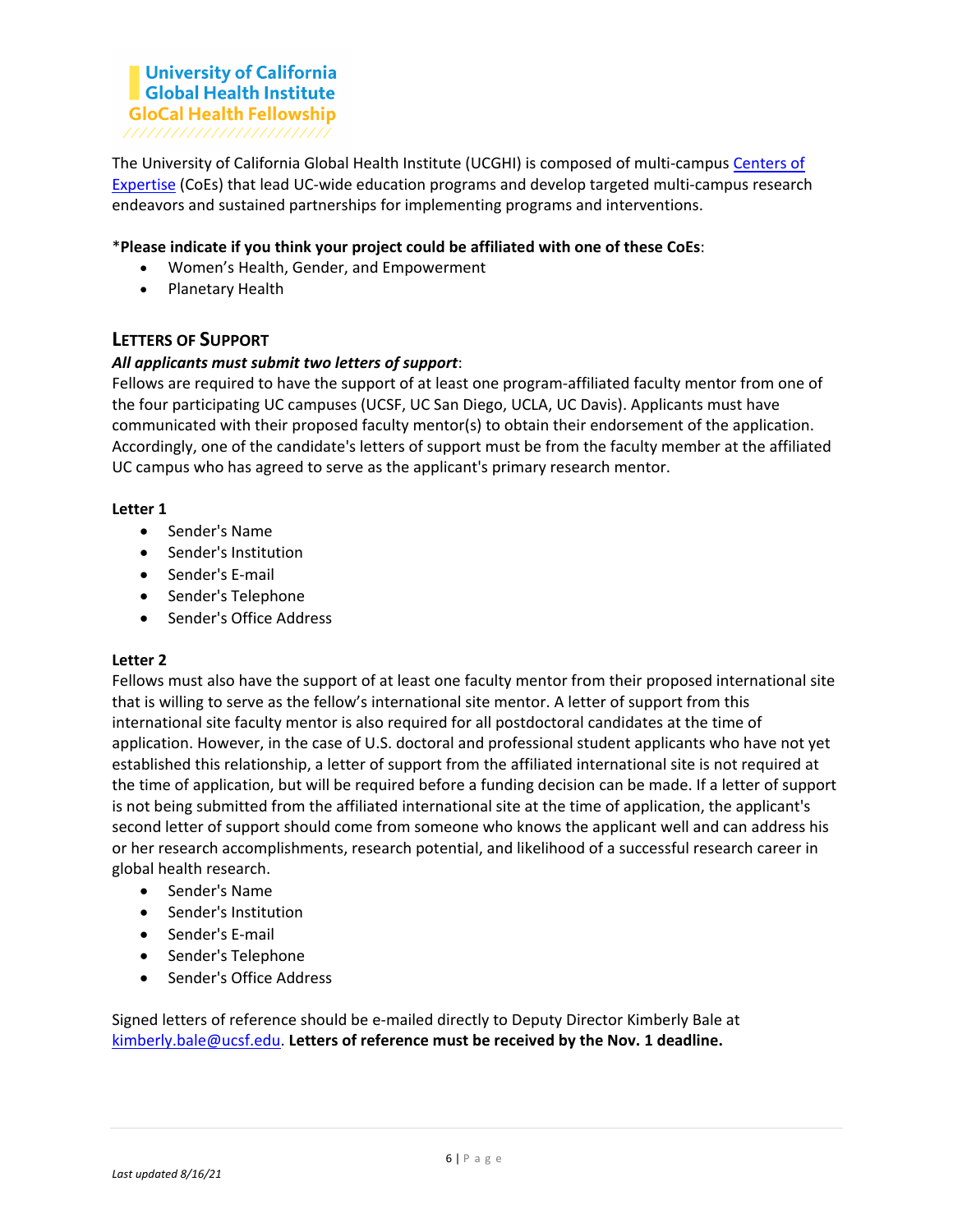## **DEMOGRAPHICS**

The National Institutes of Health requires that NIH-funded training programs conduct outreach to, and quantify applications from, under-represented minorities in the health sciences, people with disabilities, and people from disadvantaged backgrounds. This information is used solely for reporting to NIH and is not a factor in eligibility for or selection into the fellowship.

\*Sex:

- Male
- Female
- Non-binary

\*Birthdate:

\*Ethnic Category:

- Hispanic or Latino
- Not Hispanic or Latino

\*Racial Category (please check ALL that apply):

- American Indian / Alaska Native
- Asian
- Black or African American
- Native Hawaiian or other Pacific Islander
- White or Caucasian
- Other racial identification (specify):

\*Do you have a physical or mental disability that substantially limits one or more major life activities?

- Yes
- No

The NIH defines "disadvantaged background" as follows:

- 1. Individuals who come from a family with an annual income below established low-income thresholds. These thresholds are based on family size, published by the U.S. Bureau of the Census; adjusted annually for changes in the Consumer Price Index; and adjusted by the Secretary for use in all health professions programs. The Secretary periodically publishes these income levels a[t https://www.census.gov/topics/income-poverty/poverty.html.](https://www.census.gov/topics/income-poverty/poverty.html) For individuals from low-income backgrounds, the institution must be able to demonstrate that such candidates (a) have qualified for federal disadvantaged assistance; or (b) have received any of the following student loans: Health Professional Student Loans (HPSL), Loans for Disadvantaged Student Program, or have received scholarships from the U.S. Department of Health and Human Services under the Scholarship for Individuals with Exceptional Financial Need.
- 2. Individuals who come from a social, cultural, or educational environment such as that found in certain rural or inner-city environments that have demonstrably and recently directly inhibited the individual from obtaining the knowledge, skills, and abilities necessary to develop and participate in a research career.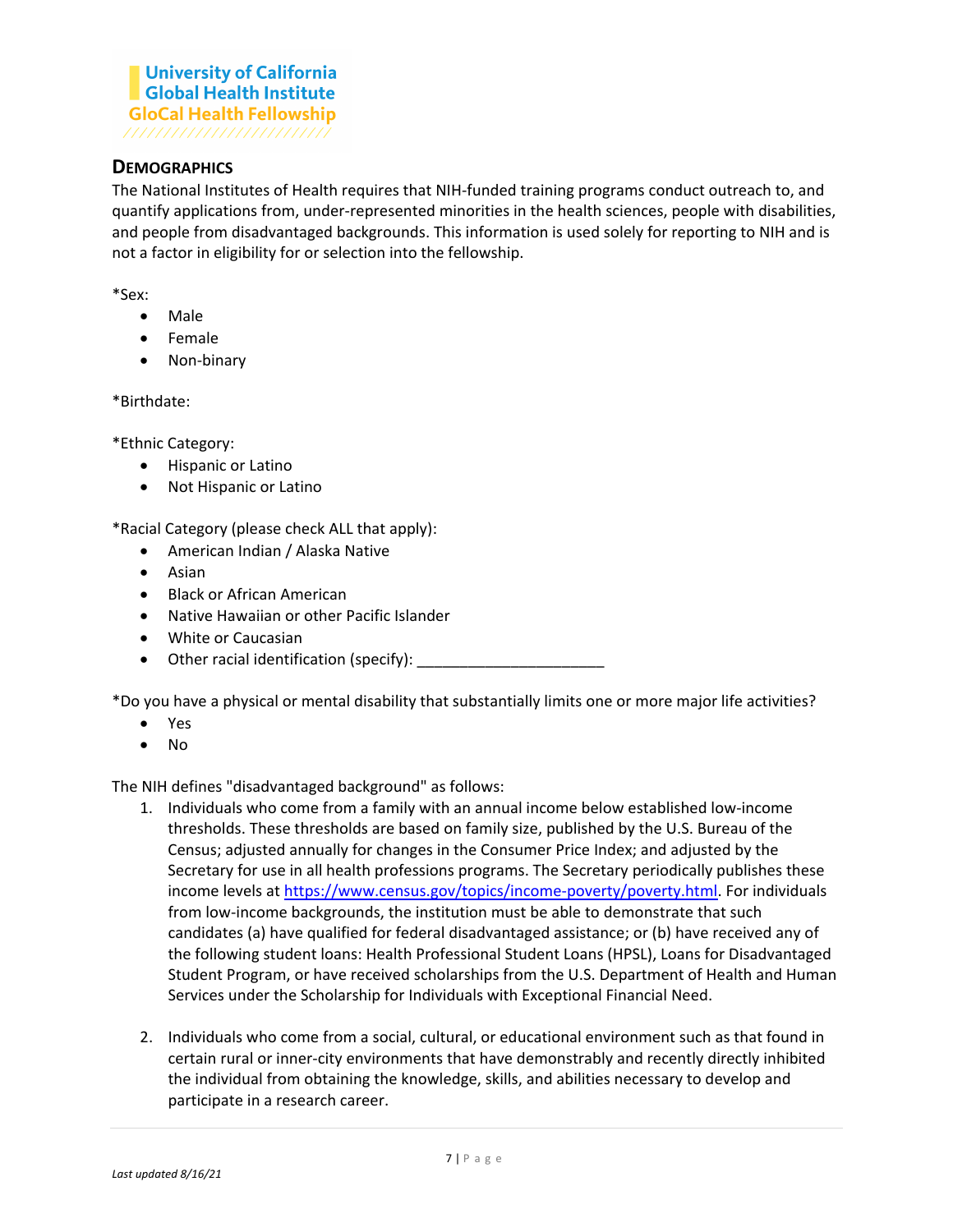\*Do you come from a disadvantaged background?

- Yes
- No

\*How did you hear about this program?